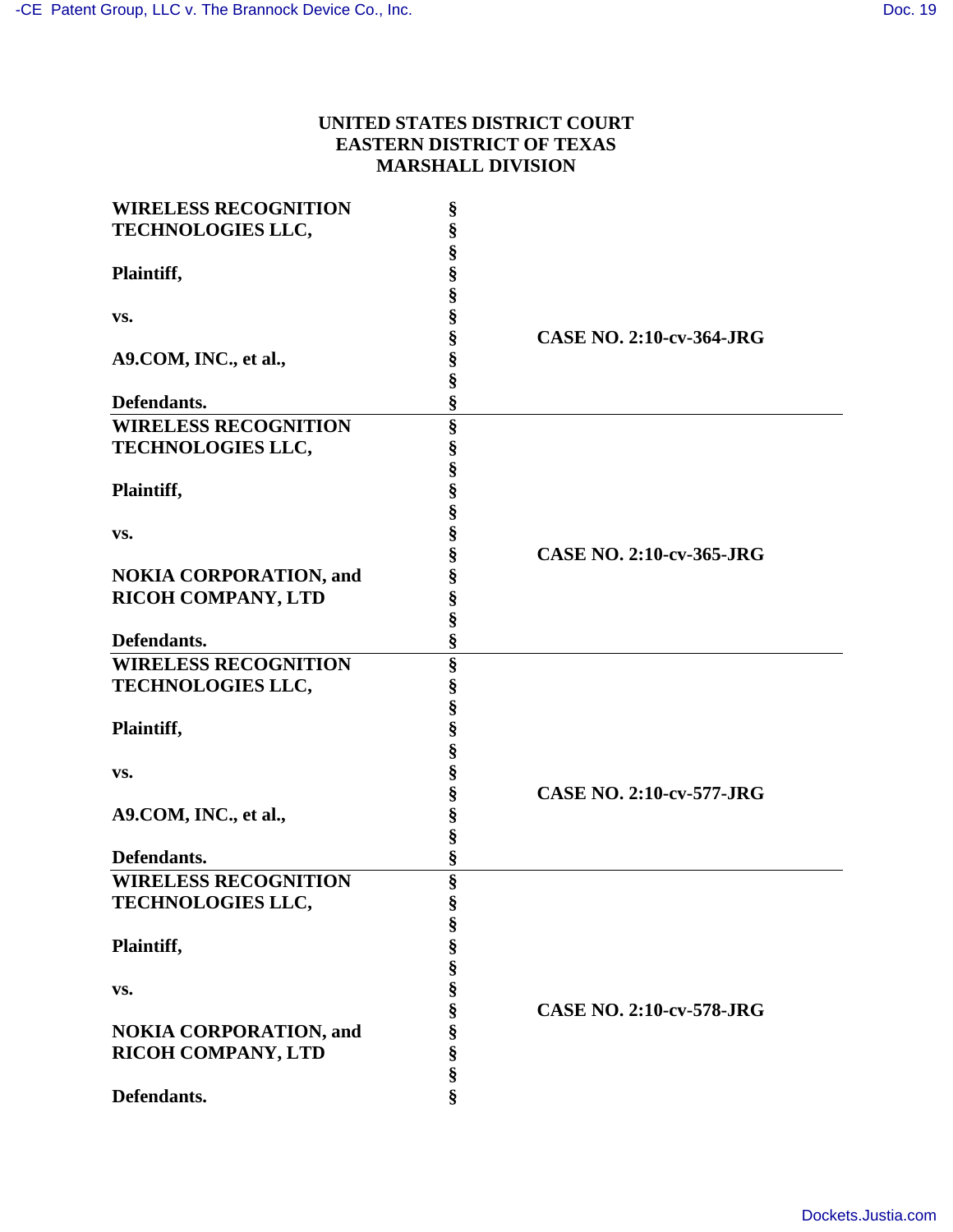#### **MEMORANDUM OPINION AND ORDER**

#### **I. INTRODUCTION**

 $\overline{a}$ 

Before the Court are four related actions filed by Plaintiff Wireless Recognition Technologies LLC ("WRT"): (1) *Wireless Recognition Technologies LLC v. A9, Inc., et al.,* No. 2:10-cv-364-JRG ("'287 Patent Domestic Action"); (2) *Wireless Recognition Technologies LLC v. Nokia Corporation, et al.*, No. 2:10-cv-365-JRG ("'287 Patent International Action"); (3) *Wireless Recognition Technologies LLC v. A9, Inc., et al.*, No. 2:10-cv-577 ("'474 Patent Domestic Action"); and (4) *Wireless Recognition Technologies LLC v. Nokia Corporation, et al.*, No. 2:10-cv-578-JRG ("474 Patent International Action").<sup>1</sup> Plaintiff acknowledges that the "foregoing actions involve significantly overlapping issues of both law and fact" and that, between the four actions, the "patents-in-suit and claims thereof are related, the defendants are principally the same (*i.e.,* the same or related parent entities) and the infringing products are the same." *Id.* 

In each of these four related actions, Defendants A9.com, Inc. ("A9"), Amazon.com, Inc. ("Amazon"), Google Inc. ("Google"), and Nokia Inc. ("Nokia") (collectively, "Defendants")<sup>2,3</sup> have filed nearly identical motions to transfer venue to the Northern District of California. *See* '287 Patent Domestic Action, Dkt. No. 62; '287 Patent International Action, Dkt. No. 20; '474 Patent Domestic Action, Dkt. No. 36; '474 Patent International Action, Dkt. No. 22. Defendants contend that in each action the Northern District of California is a more convenient forum than

 $1$  All citations to the record refer to the '287 Patent Domestic Action unless expressly stated otherwise.

<sup>&</sup>lt;sup>2</sup> Defendant Ricoh Innovations, Inc. ("Ricoh") also joined the Motion. All claims asserts in this suit between WRT and Ricoh were dismissed with prejudice on January 9, 2012. (Dkt. No. 120.)

<sup>&</sup>lt;sup>3</sup> Some of the named Defendants in the international actions differ slightly from the named Defendants in the domestic actions. However, as WRT admits, the parties in all four cases are "the same or related [] entities." (Dkt. No. 94, at 2.) For convenience, the Court will use the term "Defendants" liberally to refer to the named Defendants in all four cases.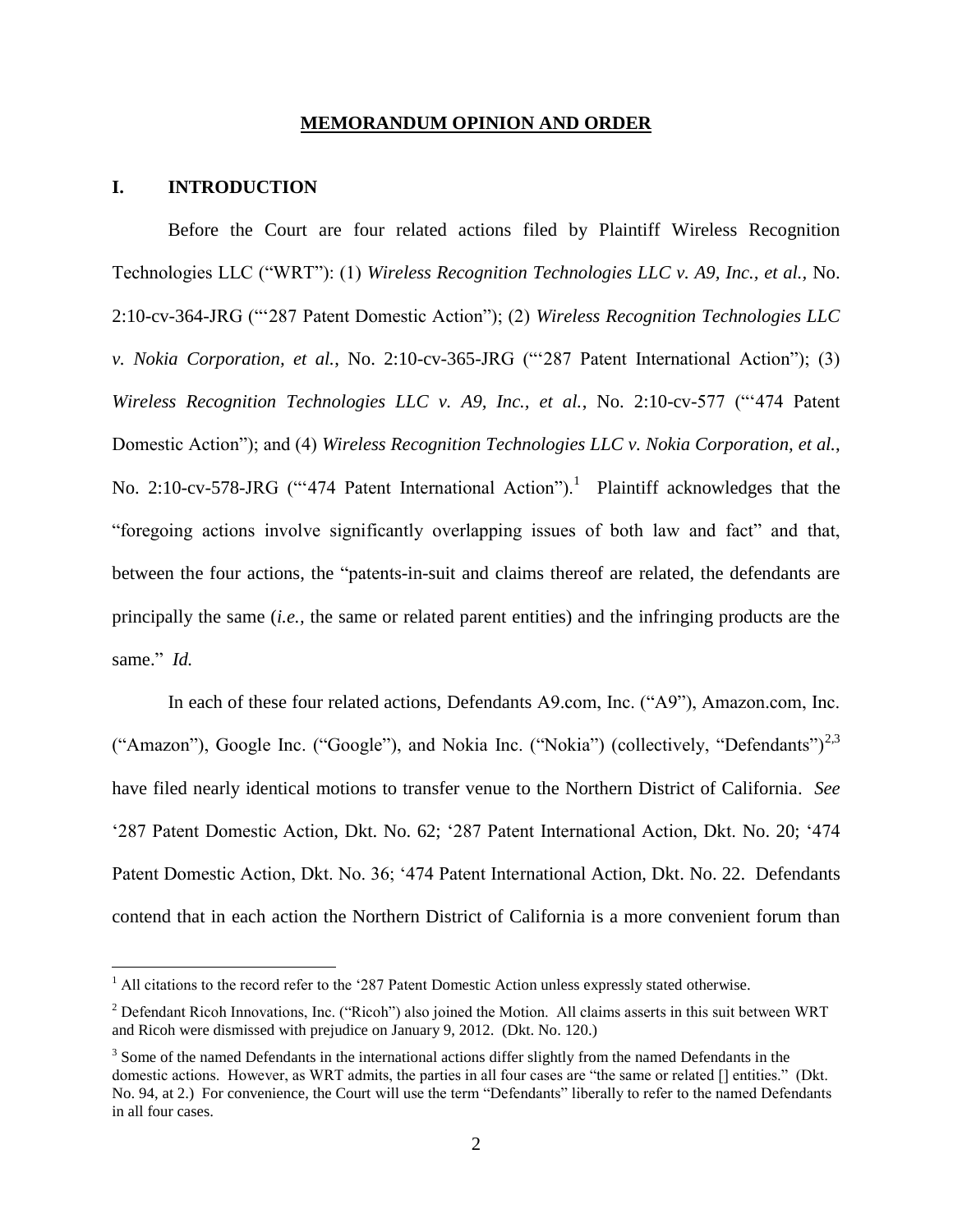the Eastern District of Texas and seek to transfer venue pursuant to 28 U.S.C. § 1404(a). The Court, having considered the venue motions and the parties' written submissions, GRANTS Defendants' motions to transfer venue because the balance of the "private" and "public" *forum non conveniens* factors demonstrates that the transferee venue is "clearly more convenient" than the venue chosen by plaintiff WRT. 4 *See In re Nintendo Co.*, 589 F.3d 1194, 1197-98 (Fed. Cir. 2009); *In re Genentech, Inc.*, 566 F.3d 1338, 1342 (Fed. Cir. 2009); *In re TS Tech USA Corp*., 551 F.3d 1315, 1319 (Fed. Cir. 2008); *In re Volkswagen of Am., Inc.* (*Volkswagen II*), 545 F.3d 304, 315 (5th Cir. 2008) (en banc).

### **II. FACTUAL AND PROCEDURAL BACKGROUND**

 $\overline{a}$ 

In each of its original complaints, WRT alleges that it is a Texas Limited Liability Company, having an address in Austin, Texas and maintaining its principal place of business in the Eastern District of Texas since June 24, 2010. WRT's corporate filings indicate that it does not have any managers, and that its ultimate parent, Acacia Research Corporation, is located in southern California.

Defendant Google is a Delaware corporation with its principal place of business in Mountain View, California (within the Northern District of California). Defendant A9, a whollyowned subsidiary of Amazon, is also a Delaware corporation with its principal place of business in Palo Alto, California (also within the Northern District of California).<sup>5</sup> Defendant Amazon is a Delaware corporation with its principal place of business in Seattle, Washington. Defendant Nokia is a Delaware corporation with its principal place of business in White Plains, New York.

<sup>&</sup>lt;sup>4</sup> While this Opinion focuses at times on the '287 Patent Domestic Action, its analysis applies to all four related cases for the reasons discussed herein.

<sup>&</sup>lt;sup>5</sup> WRT notes that A9 is "presumably" headquartered in Seattle, Washington by virtue of its 2009 acquisition by Amazon. (Dkt. No. 68, at 2.)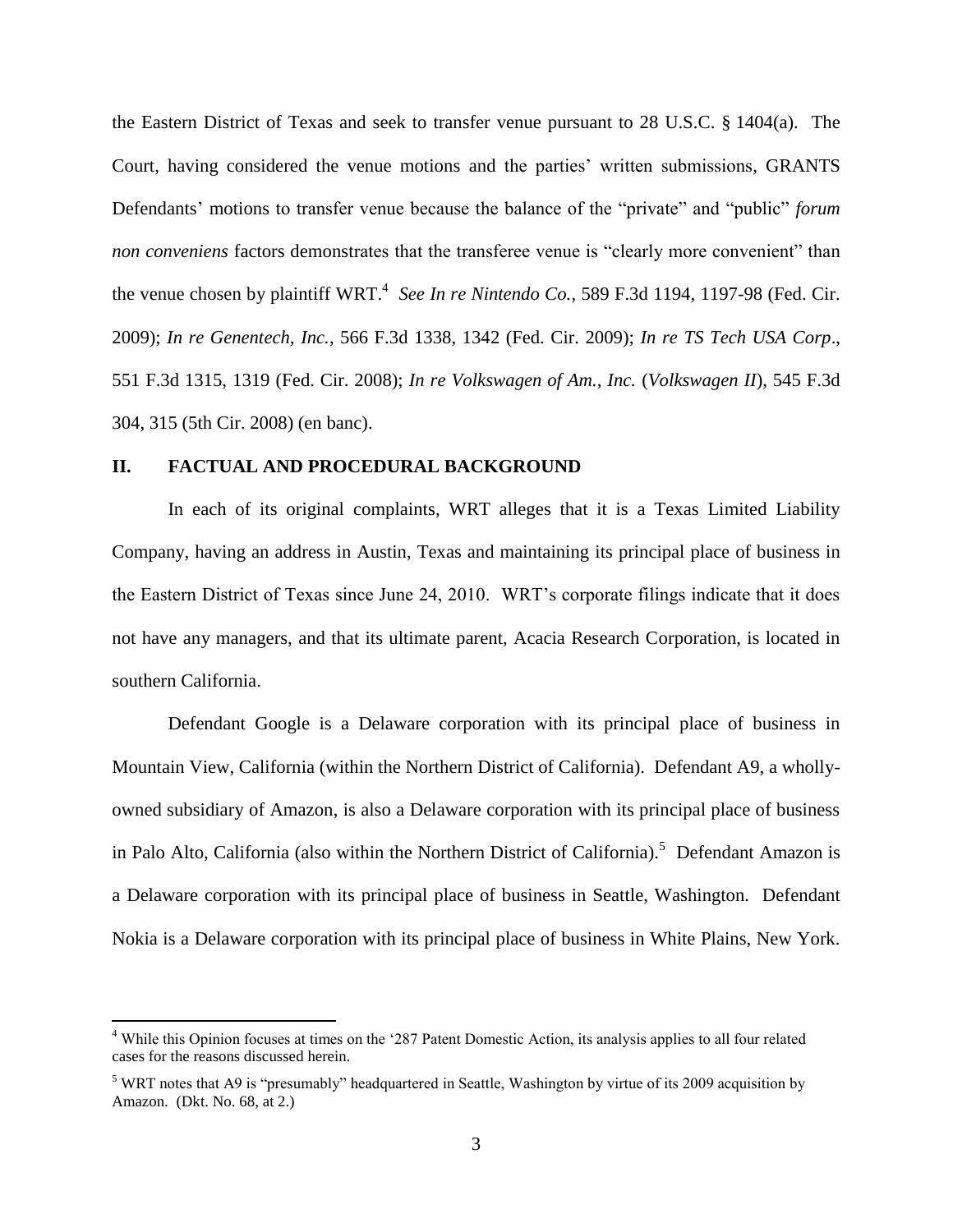Nokia is an indirect subsidiary of Nokia Corp., which is a publicly held Finnish corporation with a principal place of business in Espoo, Finland.

Defendants collectively filed these motions to transfer venue on March 23, 2011, arguing that most of the parties and relevant witnesses and evidence in this case are located in the Northern District of California. Defendants argue that a majority of the accused products were developed in Northern California, by companies headquartered in Northern California, and by employees that live in Northern California. By contrast, Defendants argue that no known witnesses reside in the Eastern District of Texas, no defendants are incorporated or headquartered in this District, and that it is unlikely that this District contains any relevant evidence. As such, Defendants urge the court to transfer this case to the Northern District of California for the convenience of the parties and witnesses and in the interest of justice.

#### **III. LEGAL STANDARDS**

Change of venue is governed by 28 U.S.C  $\S$  1404(a). Under  $\S$  1404(a), "[f]or the convenience of parties and witnesses, in the interest of justice, a district court may transfer any civil action to any other district court or division where it might have been brought." 28 U.S.C. § 1404(a). However, a motion to transfer venue should only be granted upon a showing that the transferee venue is "clearly more convenient" than the venue chosen by the plaintiff. *Nintendo*, 589 F.3d at 1197; *Genentech*, 566 F.3d at 1342; *TS Tech*., 551 F.3d at 1319; *Volkswagen II*, 545 F.3d at 315.

The threshold question in applying the provisions of  $\S$  1404(a) is whether the suit could have been brought in the proposed transferee district. *In re Volkswagen AG* (*Volkswagen I*), 371 F.3d 201, 203 (5th Cir. 2004). If the transferee district is a proper venue, then the court must weigh the relative conveniences of the current district against the transferee district. *Id.* In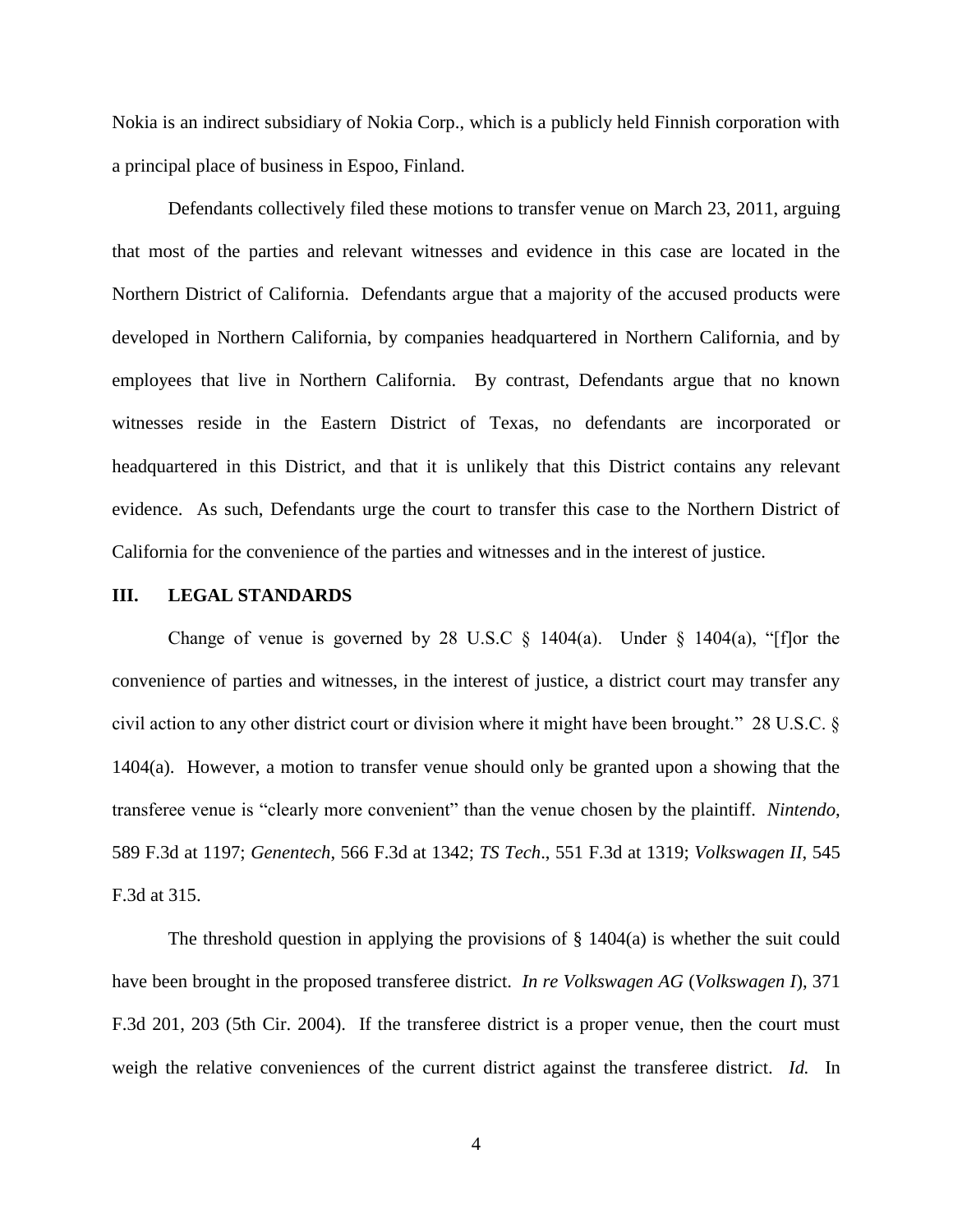making the convenience determination, the Fifth Circuit considers several "private" and "public" interest factors, none of which are given dispositive weight. *Id.* The "private" interest factors include: "(1) the relative ease of access to sources of proof; (2) the availability of compulsory process to secure the attendance of witnesses; (3) the cost of attendance for willing witnesses; and (4) all other practical problems that make trial of a case easy, expeditious and inexpensive." *Nintendo*, 589 F.3d at 1198; *Genentech*, 566 F.3d at 1342; *TS Tech*., 551 F.3d at 1319; *Volkswagen II*, 545 F.3d at 315. The "public" interest factors include: "(1) the administrative difficulties flowing from court congestion; (2) the local interest in having localized interests decided at home; (3) the familiarity of the forum with the law that will govern the case; and (4) the avoidance of unnecessary problems of conflict of laws [in] the application of foreign law." *Nintendo*, 589 F.3d at 1198; *Genentech*, 566 F.3d at 1342; *TS Tech*., 551 F.3d at 1319; *Volkswagen II*, 545 F.3d at 315.

### **IV. ANALYSIS**

#### **A. Proper Venue**

The Court must first determine if Plaintiff's claim could have originally been filed in the Northern District of California. Defendants argue that each of the accused products was available for download in California at the time that this suit was filed and that it is "beyond dispute" that this case could have originally been filed in the Northern District of California. WRT does not contest this claim. The Court concludes that the threshold question is satisfied in this case.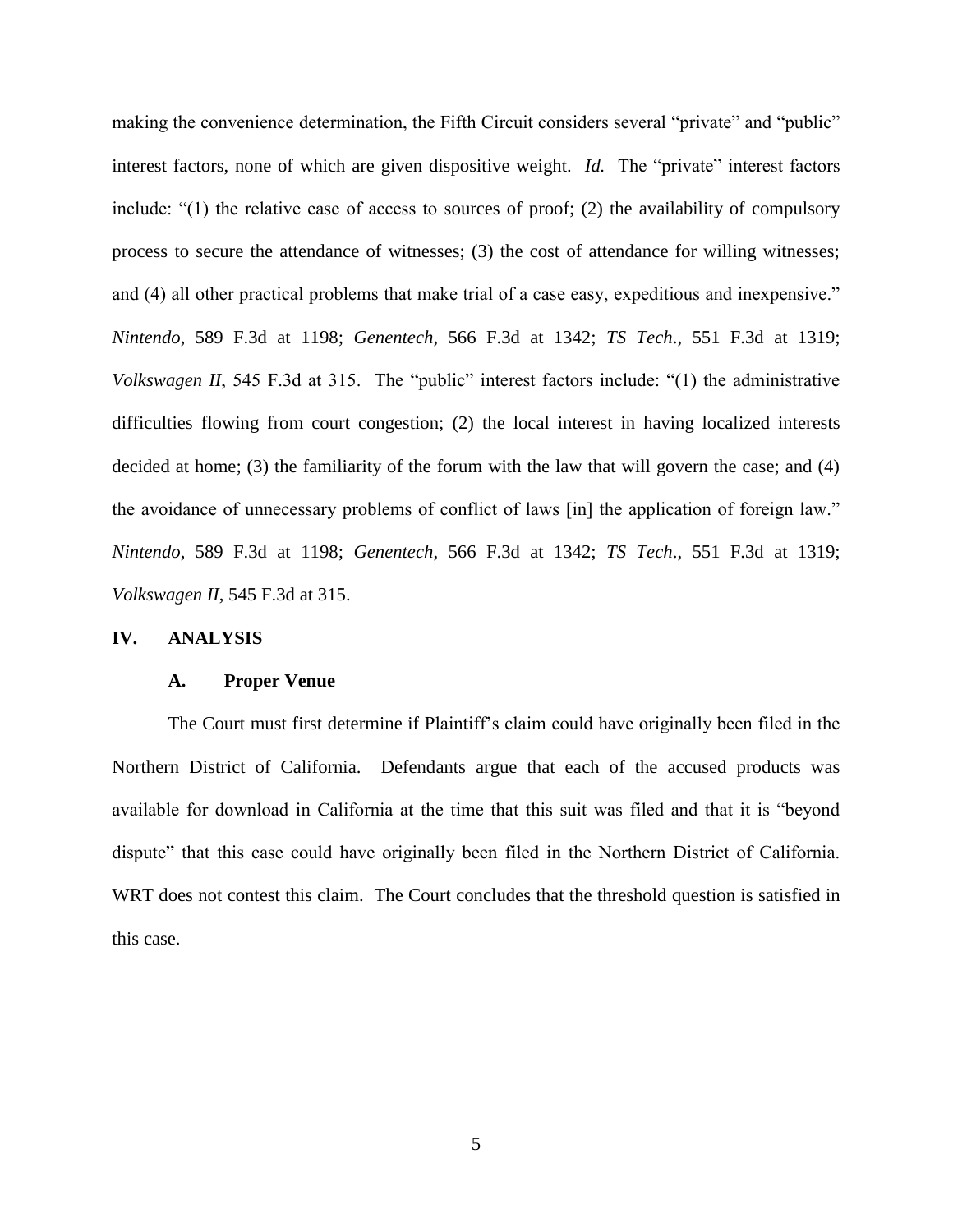#### **B. Private Interest Factors**

#### *i. Relative Ease of Access to Sources of Proof*

The relative ease of access to sources of proof is the first "private" interest factor to consider. Despite technological advances in transportation of electronic documents, physical accessibility to sources of proof continues to be an important private interest factor. *See Volkswagen II*, 545 F.3d at 316; *TS Tech*, 551 F.3d at 1321. Indeed, the Federal Circuit counsels that an alleged infringer's proof is particularly important to venue transfer analyses in patent infringement cases. *See Genentech*, 566 F.3d at 1345 ("In patent infringement cases, the bulk of the relevant evidence usually comes from the accused infringer. Consequently, the place where the defendant's documents are kept weighs in favor of transfer to that location.").

Defendants argue that most relevant documents for A9 and Google are located at their research and development and corporate headquarters in the Northern District of California. For Amazon, Defendants argue that the majority of Amazon's relevant documents are located at its headquarters in Seattle, Washington, or at A9's offices in the Northern District of California, because A9 serves as Amazon's research and development arm for search technology, including the "visual search" technology that is accused in this action. Defendants also contend that the bulk of Nokia's documents relevant to the accused technology will also be located in the Northern District of California, because the majority of Nokia's research and development of the accused products took place in Silicon Valley, California. Moreover, Defendants argue that the Northern District of California is a more convenient venue for WRT's access to relevant documents, because Acacia Research Corporation (WRT's ultimate parent) is located in Southern California, which is much closer to the Northern District of California than the Eastern District of Texas. Finally, Defendants argue that documents in the possession of third parties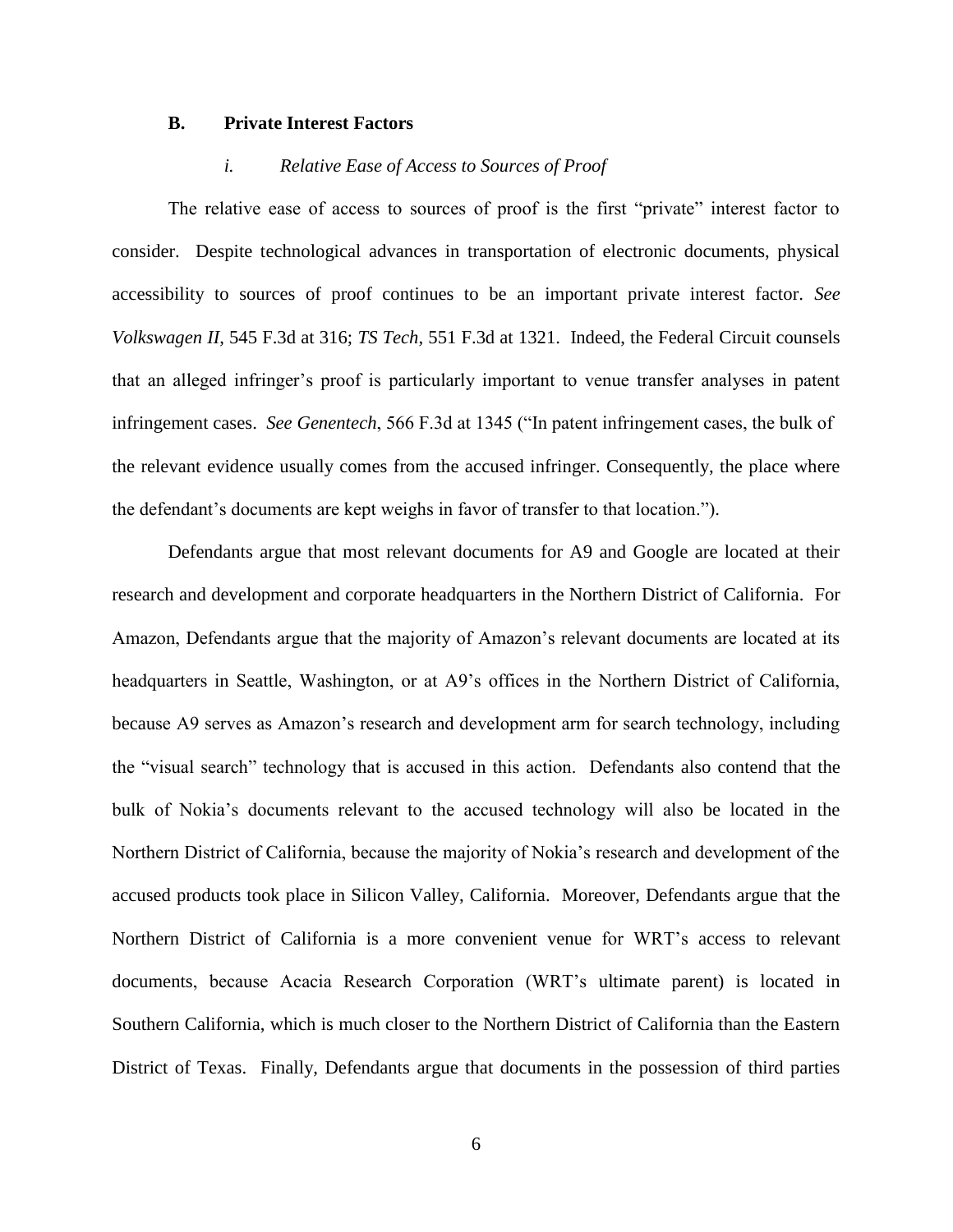also weigh in favor of transfer to California. While several different attorneys and law firms participated in the prosecution of the patent-in-suit, the original application was filed by John F. Griffith, who currently resides in the Northern District of California.<sup>6</sup>

WRT responds that the named inventor and current prosecuting attorney of the '287 patent reside in Austin Texas, and that the prior assignees of the '287 patent are located in West Palm Beach, Florida. WRT also argues that the Defendants have not established that any evidence cannot be produced electronically, or that transporting the physical evidence to Marshall, Texas would pose an additional inconvenience as opposed to transporting the same to Northern California. WRT further contends that, for certain Defendants, the sources of proof are scattered throughout the world, in Seattle, Washington; Bangalore, India; Silicon Valley, California; London, England; Oulu, Finland; Costa Rica and Peru.

Even accepting all of WRT's arguments regarding the location of the sources of proof in this case, the Northern District of California is clearly a more convenient forum for this case. It is undisputed that multiple defendants are headquartered in the Northern District of California, a large number of witnesses and other sources of proof are located there, and there are no identified witnesses or evidence located in the Eastern District of Texas. That there may be

 $\overline{a}$ 

<sup>&</sup>lt;sup>6</sup> Defendants also characterize WRT as a recently formed, ephemeral entity, designed to manipulate venue. The Federal Circuit has made clear that recent and ephemeral contacts with a forum, which are nothing more than a construct for litigation, should not be considered in a § 1404(a) analysis. *See In re Microsoft Corp.*, 630 F.3d 1361, 1364-65 (Fed. Cir. 2011); *In re Zimmer Holdings, Inc.*, 609 F.3d 1378 (Fed. Cir. 2010). WRT responds that it made an affirmative choice to incorporate in the State of Texas, and to locate its offices in Frisco, Texas, in the Eastern District of Texas. WRT also argues that while it is ultimately owned by Acacia, a California company, WRT's direct parent, Acacia Research Group, LLC ("ARG") is a Texas Limited Liability Company located in the Eastern District of Texas (in Frisco, Texas), that currently employs nine individuals residing in Texas, including its Chief Executive Officer. Moreover, WRT contends that its Texas incorporation four months prior to filing suit is not a "recent" formation under Federal Circuit precedent. *See NovelPoint Learning LLC v. LeapFrog Enterprises, Inc., et al.*, Memorandum Opinion and Order, Case No. 6:10-cv-229 (E.D. Tex. Dec. 6, 2010). Considering that WRT was incorporated more than four months before this suit was filed, and that its direct parent corporation has nine employees in the Eastern District of Texas, the Court is not prepared to hold that WRT is "ephemeral" and created solely to manipulate venue. Therefore, WRT's connections to Texas are given some weight. However, even lending some weight to WRT's connections to Texas, the Court concludes that the Northern District of California is a clearly more convenient forum based on its analysis of the public and private interest factors.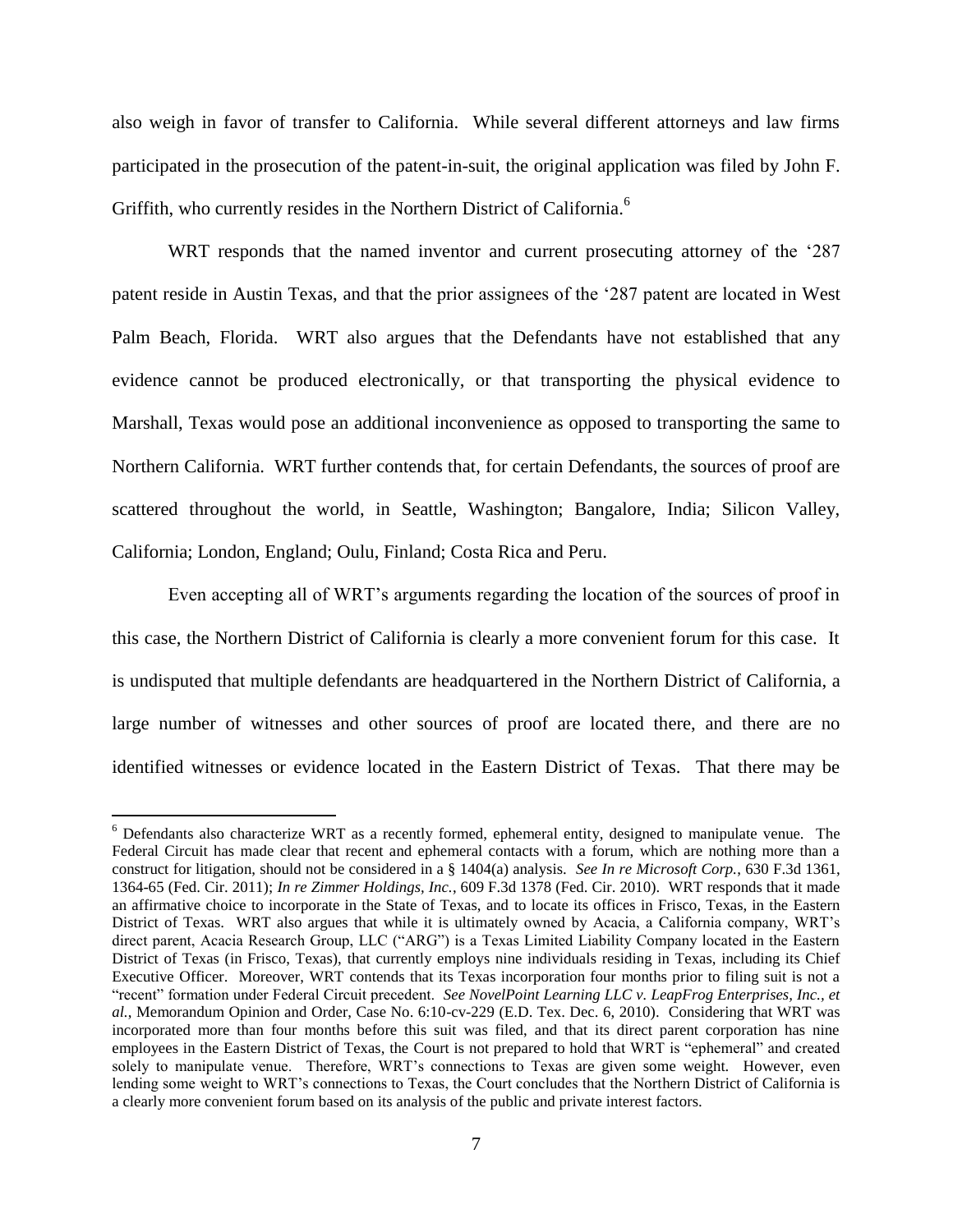some relevant sources of proof spread outside of the Northern District of California does not rebut the Defendants' showing that the Northern District of California is a clearly more convenient forum. *See In re Acer America Corp*., 626 F.3d 1252, 1255 (Fed. Cir. 2010) ("Our prior orders in venue transfer cases make clear that the combination of multiple parties being headquartered in or near the transferee venue and no party or witness in the plaintiff's chosen venue is an important consideration."). WRT has failed to identify *any* witnesses or evidence located in the Eastern District of Texas.<sup>7</sup> On balance, the court concludes that a significantly greater amount of the sources of proof relevant to this lawsuit will be located in the Northern District of California. This factor weighs in favor of transfer to the Northern District of California.

### *ii. Availability of Compulsory Process*

The next "private" interest factor is the availability of compulsory process to secure the attendance of non-party witnesses. A venue that has "absolute subpoena power for both deposition and trial" is favored over one that does not. *Volkswagen II*, 545 F.3d at 316. Rule 45 of the Federal Rules of Civil Procedure limits the court's subpoena power by protecting nonparty witnesses who work or reside more than 100 miles from the courthouse. *Id.*

Even though Ricoh has been dismissed from this suit, Defendants argue that several Ricoh employees remain relevant witnesses in this case because of their contributions to the prior art. In their invalidity contentions, Defendants relied upon five patents on which Ricoh employees are named inventors. Each inventor listed on the face of those patents is identified as a resident of the Northern District of California. Defendants also assert that the Northern District of California would have the power to command non-party Acacia witnesses (WRT's parent

 $\overline{a}$ 

<sup>&</sup>lt;sup>7</sup> The inventor and prosecuting attorney of the '287 patent are located in Austin, Texas. While this is significant, the Court finds that it is not sufficient, alone, to overcome the many documents and witnesses clustered in or near the Northern District of California.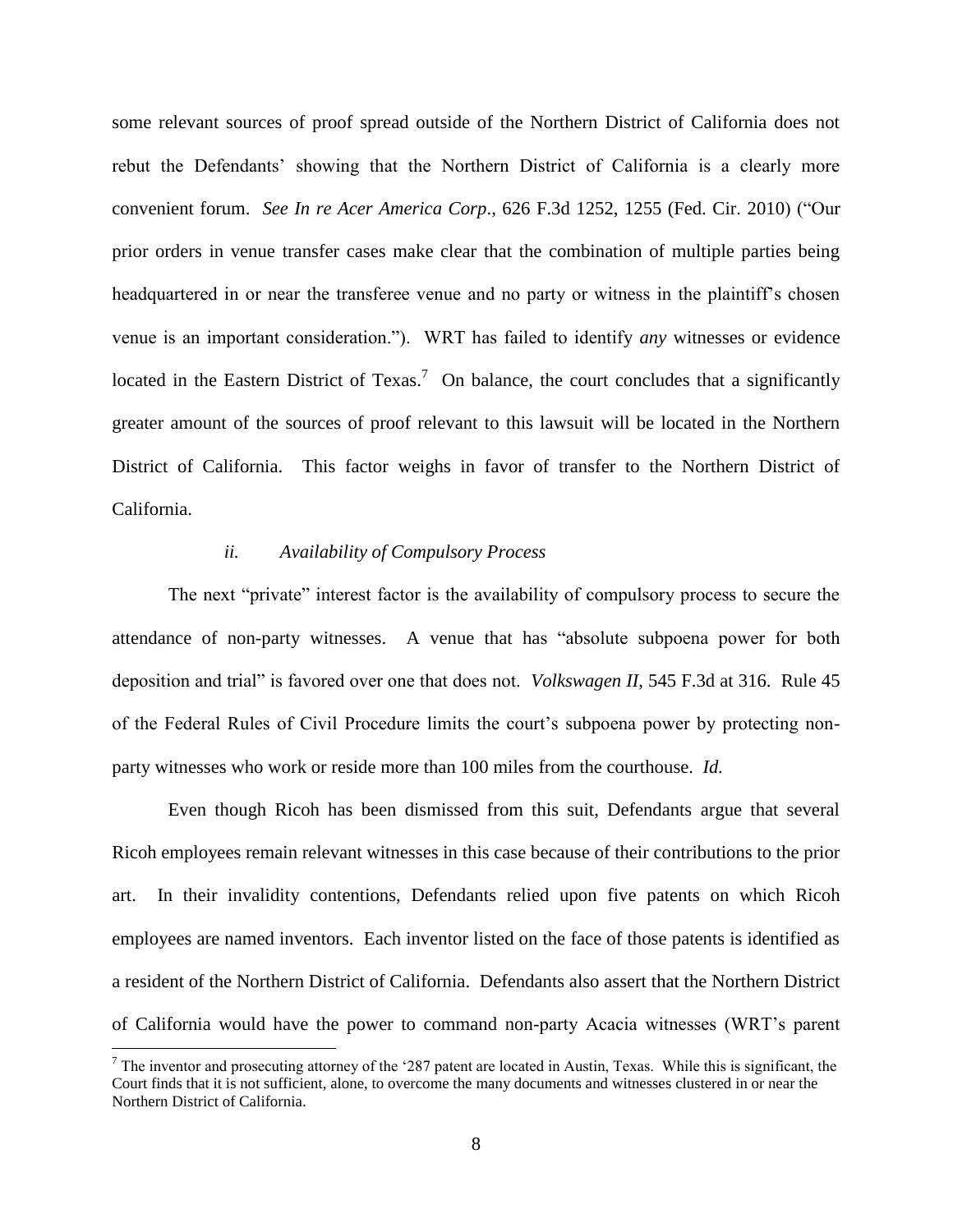company), located in Southern California, to attend trial in the Northern District of California. WRT responds that the sole inventor and prosecuting attorney of the patent-in-suit reside in Austin, Texas, and that the previous non-party prosecuting attorneys are located in Washington, DC and McLean, Virginia. On balance, the Court concludes that this factor weighs slightly in favor of transfer.

### *iii. Cost of Attendance for Willing Witnesses*

Next, the court must weigh the cost for witnesses to travel and attend trial in the Eastern District of Texas versus the Northern District of California. "The convenience of the witnesses is probably the single most important factor in a transfer analysis." *In re Genentech, Inc.*, 556 F.3d at 1342. The Fifth Circuit has explained:

[T]he factor of inconvenience to witnesses increases in direct relationship to the additional distance to be traveled. Additional distance means additional travel time; additional travel time increases the probability for meal and lodging expenses; and additional travel time with overnight stays increases the time which these fact witnesses must be away from their regular employment.

*Volkswagen I*, 371 F.3d at 205. Although the court must consider the convenience of both the party and non-party witnesses, "it is the convenience of non-party witnesses…that is the more important factor and is accorded greater weight in a transfer of venue analysis." *Mohamed v. Mazda Motor Corp*., 90 F.Supp.2d 757, 775 (E.D. Tex. 2000); *see also id.* at 204 (requiring courts to "contemplate consideration of the parties and witnesses"); *Fujitsu Ltd. v. Tellabs, Inc.*, 639 F. Supp. 2d 761, 765-66 (E.D. Tex. 2009).

Here, as noted above, a significant number of the party witnesses reside in the Northern District of California. Specifically, nearly all of A9's, and Google's management and technical witnesses reside in the Northern District of California, where the companies are headquartered. Further, it would be more convenient and less expensive for Amazon to bring its witnesses to the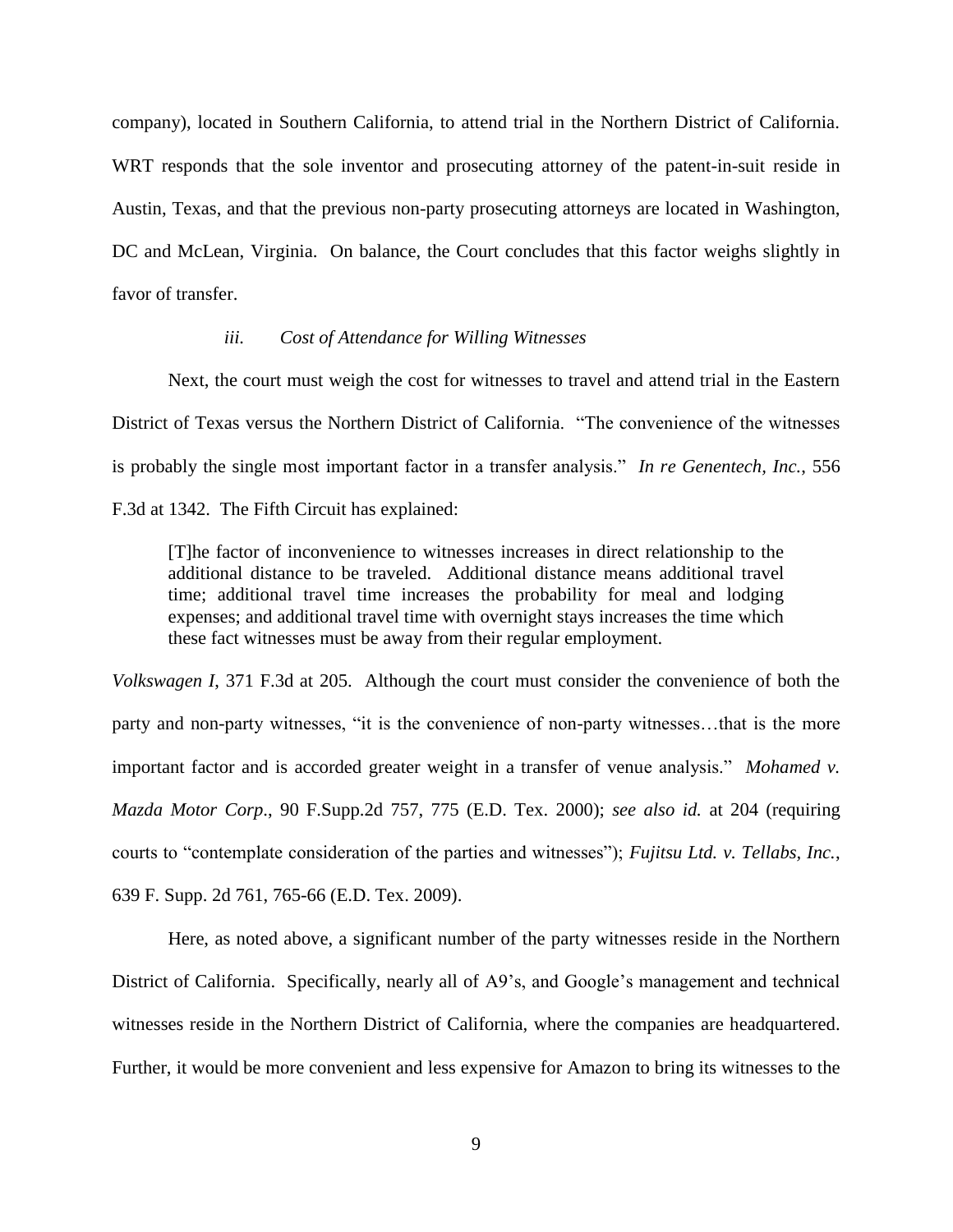Northern District of California from Seattle, than to the Eastern District of Texas, which is approximately 1,500 miles farther from Seattle than Northern California. For Nokia witnesses, the cost of attendance in the Eastern District of Texas and the Northern District of California is approximately the same. Also, for the same reasons discussed above, the cost of attendance for third-parties will also be approximately the same.

In total, the number of witnesses residing in Texas, and any relevant information which they may provide, pales in comparison to the number of party and non-party witnesses with relevant information residing in Northern California. The court concludes that this factor weighs in favor of transfer.

# *iv. Other Practical Problems*

WRT argues that judicial economy supports maintaining this case in the Eastern District of Texas because the '287 Patent Domestic Action has been pending since 2010, and that three related cases involving similar claims and related, if not identical, parties are also pending before this Court. The Court acknowledges the practical issues related to managing multiple actions involving overlapping issues. However, the Defendants have filed transfer motions in all four cases, and the Court finds that transfer is warranted in all four cases. Therefore, any issues as to judicial economy or other practical concerns related to managing these cases will be unchanged from the present because they will all be heard in the Northern District of California as opposed to the Eastern District of Texas. Therefore, on balance, the Court concludes that this factor is neutral.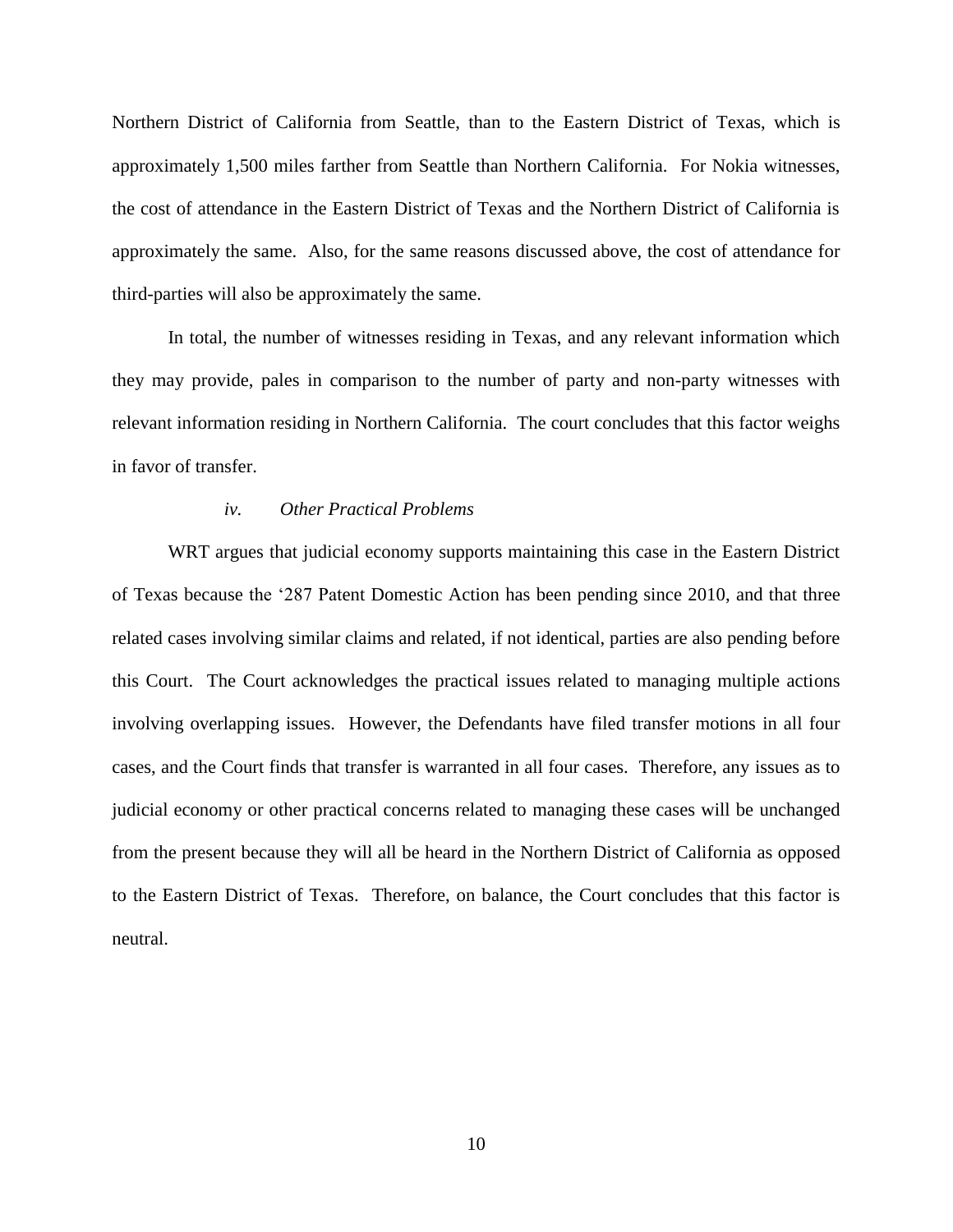# **C. Public Interest Factors**

#### *i. Court Congestion*

In its § 1404(a) analysis, the court may consider how quickly a case will come to trial and be resolved. *Genentech*, 566 F.3d at 1347. This factor is the "most speculative," however, and in situations where "several relevant factors weigh in favor of transfer and others are neutral, the speed of the transferee district court should not alone outweigh all of the other factors." *Id.* Here, the parties disagree whether the time to trial is faster in the Northern District of California versus the Eastern District of Texas. Given the speculative nature of this factor, the court finds it to be neutral.

# *ii. Local Interest*

The court must consider local interest in the litigation, because "[j]ury duty is a burden that ought not to be imposed upon the people of a community which has no relation to the litigation." *Volkswagen I*, 371 F.3d at 206 (5th Cir. 2004). Interests that "could apply virtually to any judicial district or division in the United States," such as the nationwide sale of infringing products, are disregarded in favor of particularized local interests. *Volkswagen II*, 545 F.3d at 318; *In re TS Tech*, 551 F.3d at 1321.

In this case, the residents of the Northern District of California have a particularized interest in the subject matter of this lawsuit because the majority of the Defendants are headquartered there. These Defendants developed the allegedly infringing products in the Northern District of California and collectively employ thousands of people residing there. WRT is incorporated in Austin, but is now headquartered within the Eastern District of Texas. On the other hand, WRT's parent corporation, also located in the Eastern District, only has nine